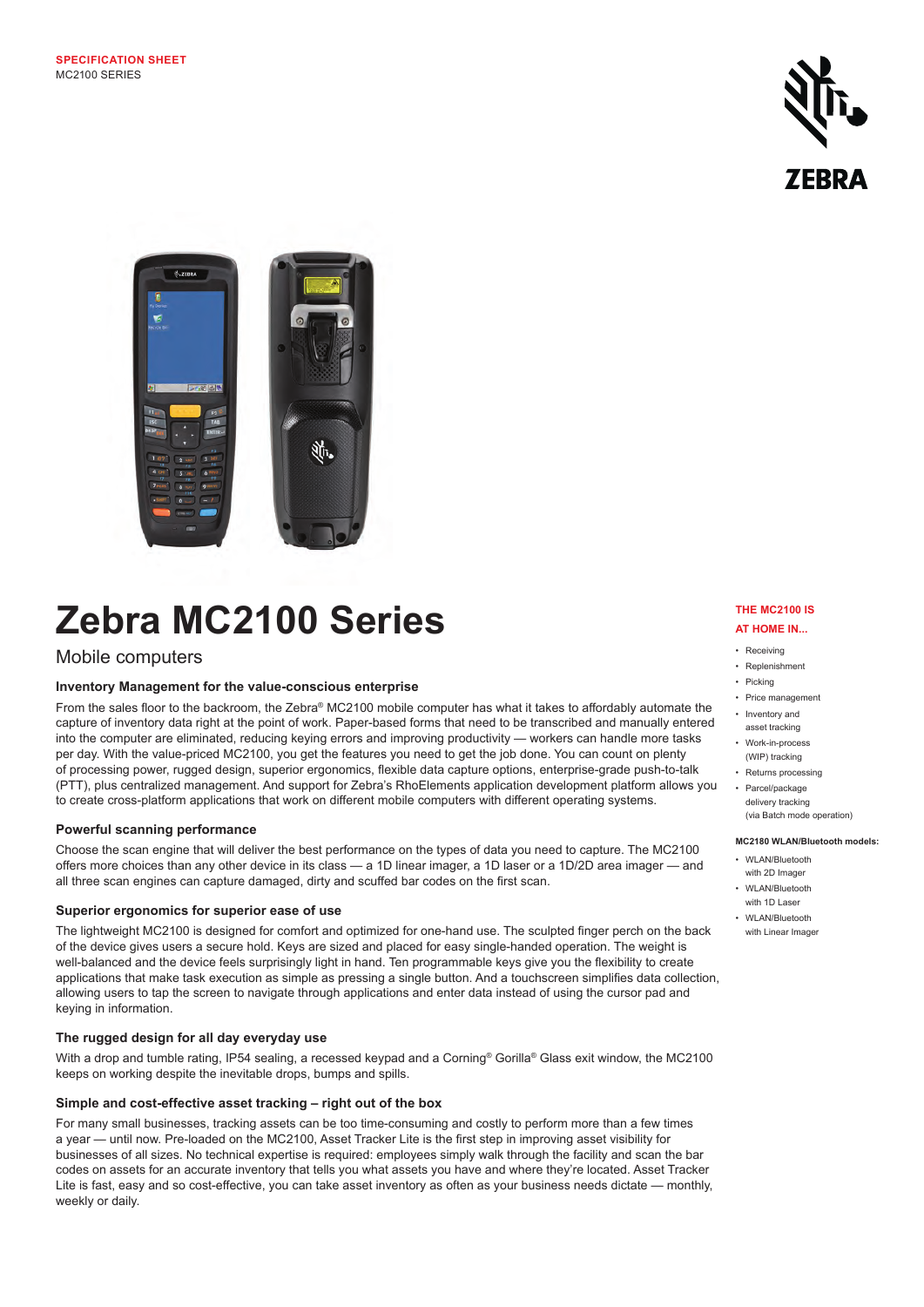## **Real enterprise-class push-to-talk (PTT)**

With the integrated Push-to-Talk (PTT) Express client, you can enable group broadcast and private response PTT the day your devices arrive. And since PTT Express is device agnostic, you can easily create a voice communications web that connects workers with different Zebra mobile devices that work on different networks — including third party smartphones and Zebra two-way radios. The result? Superior collaboration.

#### **Create a single application version for the MC2100 — and your other Zebra mobile computers**

The MC2100 is compatible with Zebra's RhoElements, making it is the first value-priced rugged mobile computer to support HTML5, the foundation for the next generation of web-based applications. With RhoElements, you can create a single application that looks, feels and acts the same on Zebra mobile computers, regardless of whether it runs on the Android, Microsoft® Windows Mobile or Windows CE operating system. You no longer need to create and maintain separate applications for different operating systems. Developing and supporting applications has never been easier or more cost-effective. And you are free to choose the right device for each worker, regardless of operating system.

#### **Best-in-class application performance**

The MC2100 offers the fastest processor and best memory combination in its class, providing all the power you need to give users a desktop-style application experience.

## **Easily manage your devices — from anywhere**

Whether you have one location or locations all around the world, Zebra's Mobile Device Management (MDM) solutions allows you to remotely stage, update, monitor and troubleshoot your Zebra mobile computers, driving the single largest mobility cost — device management — to an all-time low.

#### **Protect your investment from the unexpected**

Zebra *OneCare* delivers true business-class support, eliminating the cost of unforeseen repairs that can substantially increase the cost of mobility and reduce user productivity. This all-inclusive service covers normal wear and tear, internal and external components damaged through accidental breakage for the device and select accessories, making it easy to keep the MC2100 up, running and in the hands of your users

Start managing your inventory more efficiently with the MC2100. Find out how by visiting us on the web at www.zebra.com/mc2100 or access our global contact directory at www.zebra.com/contact

# **MC2100 Specifications**

| PHYSICAL CHARACTERISTICS    |                                                                                                                   |
|-----------------------------|-------------------------------------------------------------------------------------------------------------------|
| Dimensions:                 | 6.76 in H x 1.34 in D x 2.40 in W<br>171.7 mm H x 34.1 mm D x 60.9 mm W                                           |
| Weight:                     | WLAN with battery:<br>8.3 oz./234.7 g to 8.5 oz./240.7 g                                                          |
| Display:                    | 2.8 in. QVGA with backlight; TFT-LCD,<br>64K colors                                                               |
| Touchpanel:                 | Resistive touch panel                                                                                             |
| Keypad:                     | 27-key numeric; 2 programmable side<br>buttons; supports keypad overlays for<br>localization and custom functions |
| <b>Expansion Slot:</b>      | User accessible Micro SDHC card slot<br>(up to $32GB$ )                                                           |
| Connectivity:               | Wi-Fi 802.11b/g/n and Bluetooth<br>USB 1.1 full speed host/client                                                 |
| Notification:               | I FD and audible alert                                                                                            |
| PERFORMANCE CHARACTERISTICS |                                                                                                                   |
| CPU:                        | Marvell PXA 320 624 MHz                                                                                           |
| <b>Operating System:</b>    | Microsoft <sup>®</sup> Embedded CE 6.0 Core &<br>Pro Editions                                                     |
| Memory:                     | 128 MB RAM/256 MB ROM:<br>256MB RAM/256MB ROM<br>User accessible microSD card slot<br>(supports up to 32GB)       |

| <b>USER ENVIRONMENT</b>       |                                                                                      |
|-------------------------------|--------------------------------------------------------------------------------------|
| <b>Operating Temp.:</b>       | 14° F to 122° F/-10° C to 50° C                                                      |
| Storage Temp.:                | $-40^{\circ}$ F to 158° F/-40° C to 70° C                                            |
| <b>Drop Specification:</b>    | 4 ft./1.2 m to concrete at room<br>temperature 4 ft./1.2 m drops per MIL<br>STD 810G |
|                               | 3 ft./0.91 m to concrete across operating<br>temperature                             |
| <b>Tumble Specification:</b>  | 500 tumbles (1,000 hits) @ 1.64 ft./0.5 m                                            |
| Sealing:                      | <b>IP54</b>                                                                          |
| Vibration:                    | 2Gs peak, 5Hz to 2kHz, 1 hour duration<br>per axis                                   |
| <b>ESD:</b>                   | ±15kVdc air discharge, ±8kv contact<br>discharge                                     |
| Humidity:                     | 5% to 95% non-condensing                                                             |
| <b>Included Applications:</b> | <b>Asset Tracker Lite</b>                                                            |
| <b>Development Tools:</b>     | Zebra RhoElements for cross platform<br>applications; EMDK suite (C, .NET, Java)     |
| <b>Management Tools:</b>      | Zebra's Mobile Device Management<br>(MDM) solutions                                  |